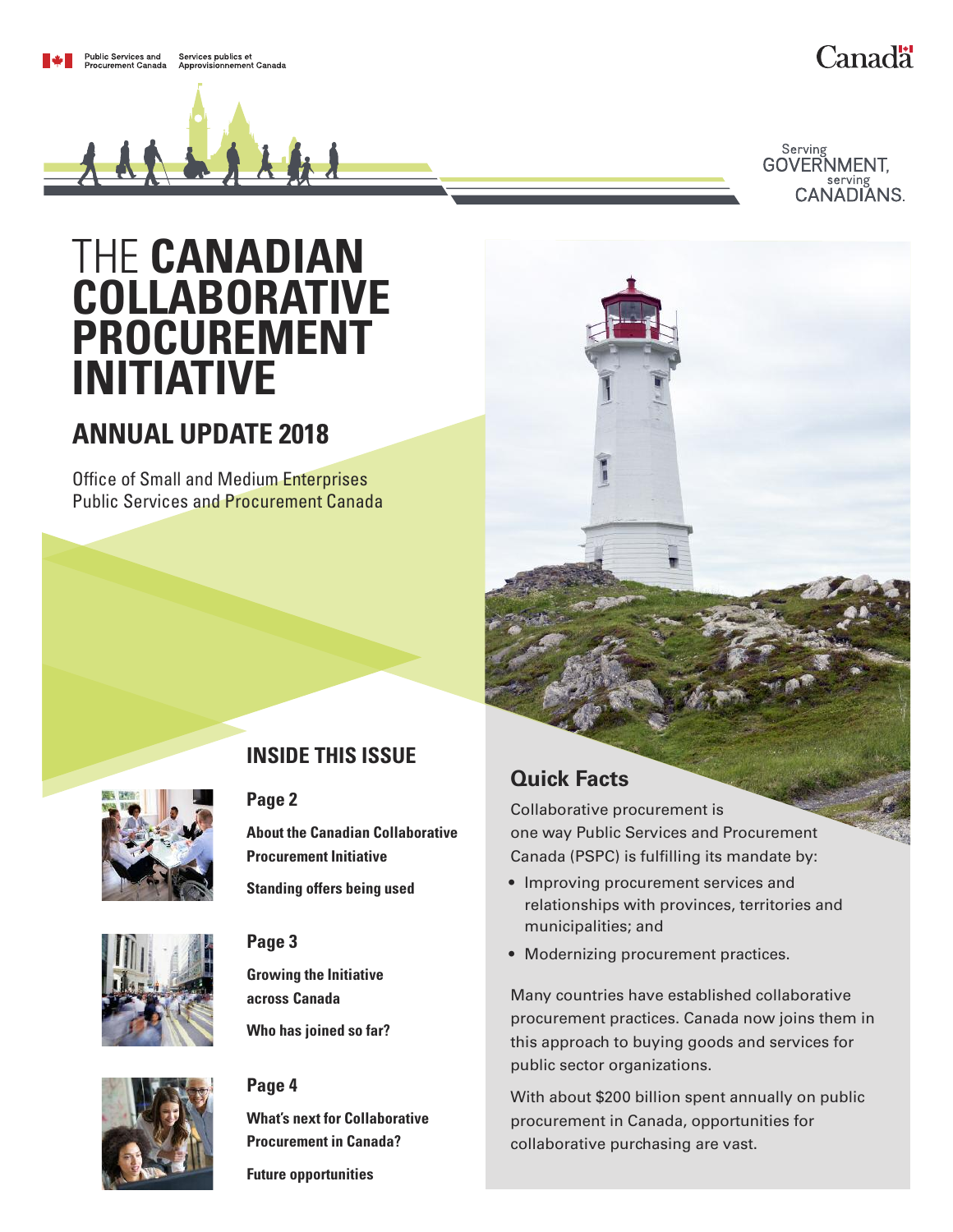# <span id="page-1-0"></span>**Canadian Collaborative Procurement Initiative (CCPI)**

This initiative enables provinces, territories and other public sector entities to leverage the buying power of the federal government in order to obtain best value for Canadians.

\$800,000

Total spend on CCPI commodities by Provinces, Territories and the Municipalities, Academic institutions, Schools and Hospitals (MASH) sector



Office paper P25 portable and mobile

radios

Through the CCPI, the Government of Canada makes selected standing offers available to Canada's broader public sector organizations.This includes the provinces and territories, as well as municipalities, schools, colleges, universities and hospitals. Since the launch of the initiative in 2015, a total of **40** standing offers for goods have been offered to participants. Goods have ranged from office supplies and paper to specialized radios, tires and even plumbing supplies. At the end of 2018, over

## **2.7 million dollars** of goods have been purchased from CCPI standing offers

\$143,500

Roadside oral-fluid screening device

Laboratory supplies

\$26,300 \$22,600 \$10,900

Snowmobiles Plumbing

and heating supplies

\$333,600

Motorola radio equipment

The objectives of the CCPI are to provide the broader public sector with a way to leverage combined Federal-Provincial-Territorial purchasing power to obtain better value on goods procured, reduce red tape, streamline procurement processes and utilize PSPC's considerable procurement expertise.The added procurement volume that results from this process will also benefit suppliers who may see increases in their sales volumes.

# **The CCPI also benefits suppliers!**

One of PSPC's priorities is creating opportunities for suppliers, especially small and medium businesses and other social enterprises, to sell their goods and services to the Government of Canada.The CCPI has been creating opportunities for suppliers by:

• Making it easier to sell to multiple levels of government through the creation of a streamlined approach (e.g., a standing offer for a particular good);

\$403,200 \$398,100

Tires Office

supplies

- Expanding market share accessible through standing offers;
- Decreasing bid preparation investment required by suppliers since numerous procurement instruments are, in effect, reduced to one;
- Seeing an increase in the potential value and scope of each opportunity; and
- Creating an economic environment conducive to creating joint ventures and scaling a supplier's business.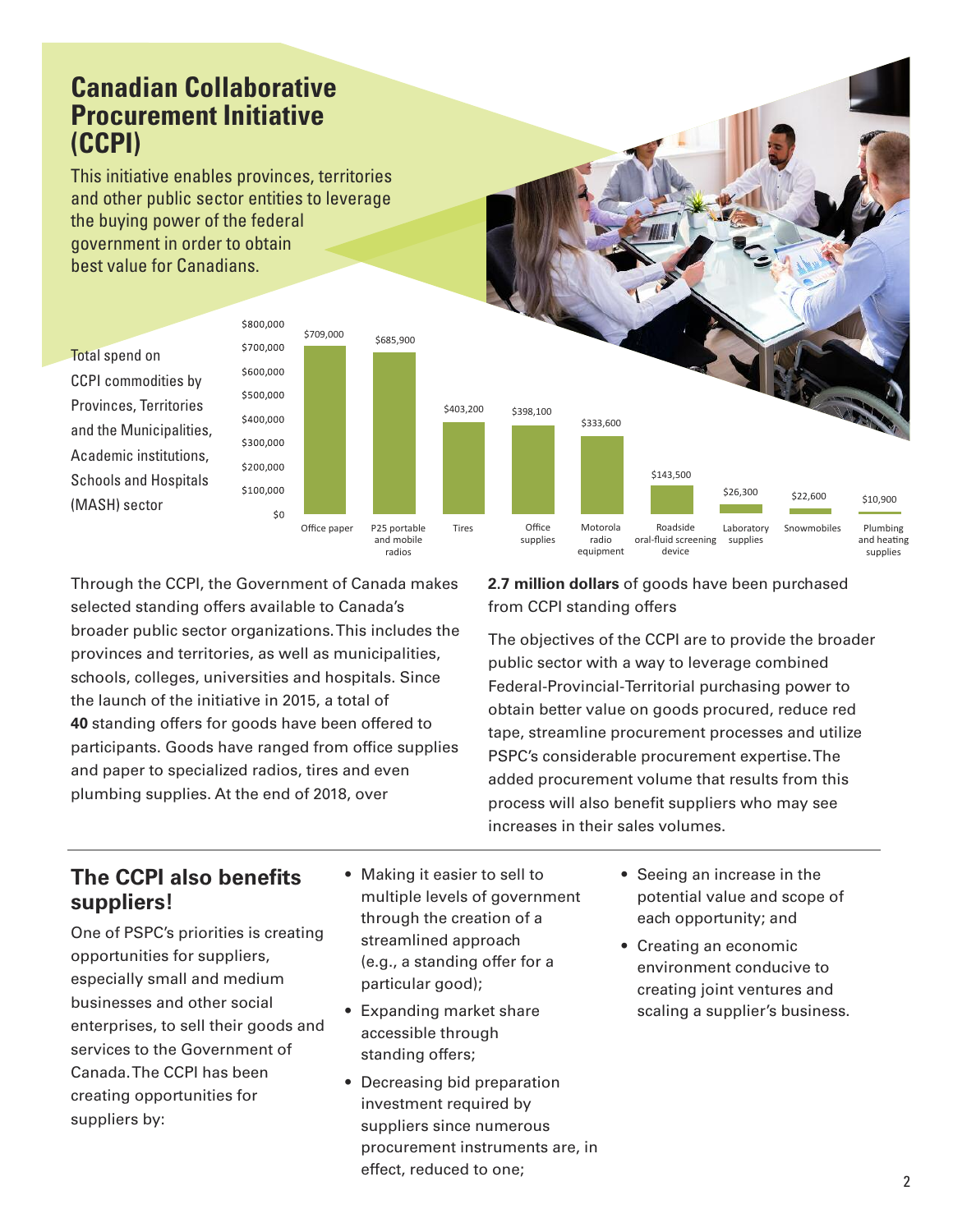# <span id="page-2-0"></span>**Growing the Initiative across Canada**

# **Environmental Paper Standing Offer**

The standing offer for environmental paper is a prime example of collaborative procurement benefiting both the Government of Canada and users in the broader public sector. Thanks to the CCPI, in 2018, the standing offer pricing was about 30% lower than the previous standing offer!

This was partially due to the increased procurement volume added by broader public sector organizations in Nova Scotia opting to use this federal standing offer. Schools in particular have benefited from the environmental paper standing offer, as they accounted for approximately 70% of purchases from Nova Scotia's broader public sector.



# **MASH Sector Entities participating in the CCPI**



**Provinces & Territories Participating in the CCPI**

## **Collaborative Procurement as a tool for advancing socio-economic objectives**

We have begun to include socioeconomic factors in some of the procurements instruments that are being offered through the CCPI. These factors include:

- Green and sustainable goods;
- Aboriginal-owned businesses;
- Small and medium enterprises; and
- Underrepresented groups.

One of the objectives is to hire companies who meet these socioeconomic factors thereby increasing their sales volumes, which in turn is expected to assist these businesses to grow.

For example, in the office supplies standing offer we have factored in socio-economic requirements including green, aboriginal and small and medium enterprises to benefit companies that meet these requirements.

We are currently developing a pilot project inWestern Canada, through the CCPI, using catering services whereby companies employing underrepresented groups will be given greater opportunity.



## **Purchase of Environmental Paper**

- Schools and school boards
- Academic institutions
- Nova Scotia governments
- **Municipal governments**